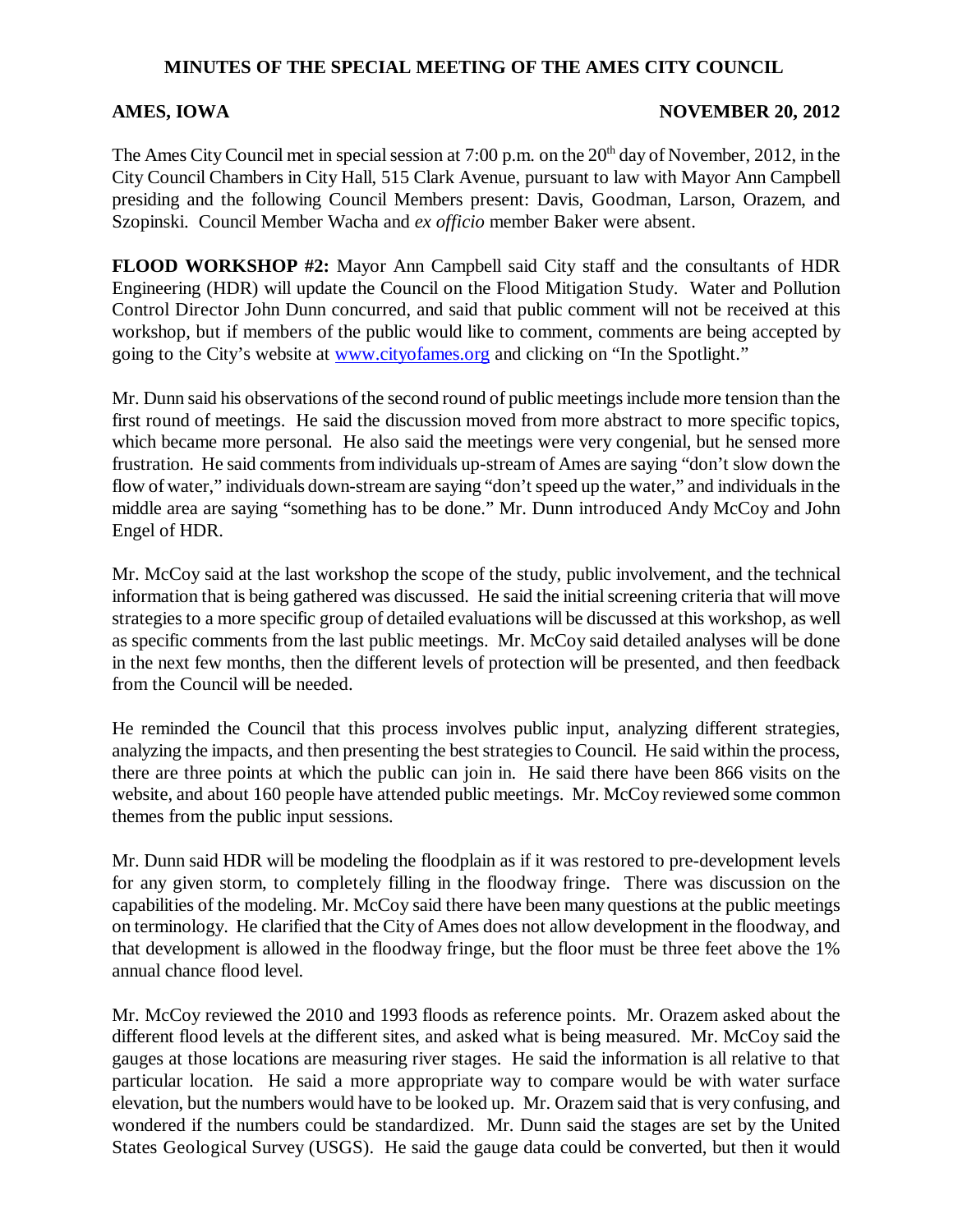become confusing when sharing with different agencies. Mayor Campbell said when the press releases are sent, they describe the flood levels in detail. Mr. Dunn said that one way to do it is to develop a series of maps as a tool. Mr. McCoy said the Iowa Flood Center is working on products that allow the general public to understand what the numbers mean.

Mr. McCoy said they were tasked with updating the flood frequency analysis, so the last 15 years of information that wasn't considered for the current flood maps is key. Mayor Campbell asked when the current maps were done. Mr. Dunn said that 1995 was the last date they were updated.

Mr. Orazem said it seems as the magnitude of the flood increases, the flow changes at different rates at different parts of Ames. Mr. McCoy described a statistical exercise which then provides a baseline or way to quantify the level of inundation. Mr. Orazem asked about sites that could be acting as dams. Mr. Dunn said in certain public meetings there was concern that bridges are holding up the water, so the modeling will be able to remove the bridges and evaluate the alternatives.

Mr. Larson asked how the numbers are affected by the watershed in the area of an event. There was discussion on the different flood events. Member Goodman asked if the data being used on the modeling is using the last 15 years of data. Mr. McCoy said it is using between 50-80 years of data. Mr. McCoy said the effective Federal Emergency Management Agency (FEMA) discharge was used in a hydraulic model to create the inundation map as shown. He said it's hard to tell what the change would be when looking at the map since the depth of flooding is hard to determine, so he provided a handout with a table listing different storm events with water surface elevations.

Mr. McCoy said it is being asked if larger rainfalls continue to occur, should they be considered in the new flood mitigation alternatives. Mr. McCoy discussed how HDR transposed the real storm events that have happened in Iowa to determine effects if those same storms occurred in Ames. He said it's hard to tell the difference in four of them, but when the storm that occurred in Dubuque in 2011 was applied to the Ames watershed, flood levels would have been seven feet higher than the Ames flood in 2010. He said HDR wants to show what properties would be vulnerable so that the information can be used to create alternatives and cost scenarios for different levels of protection. Mr. Dunn said when looking at the maps, some of the areas don't show a tremendous horizontal shift, but rather much more depth. He said the Dubuque storm would have created seven feet of additional flow, an increase that is staggering. He said the reason these storm events are being looked at is so that these numbers don't seem so "theoretical," but real and credible to the analysis.

Mr. McCoy reviewed the initial public comments from the first sessions, and said they fit into the categories of storage, protection, and non-structural. Mayor Campbell asked if the comments have been filtered by the engineers. Mr. McCoy said the engineers categorized the comments by technical solutions. Mr. Goodman asked if CRP land would be categorized as a conservation measure. Mr. McCoy said cooperators must be found, and that the State of Iowa Department of Agriculture and Land Stewardship has a Conservation Reserve Enhancement Program (CREP) program that has sites identified on private land. He said that major floods have so much runoff volume that it would take a lot of conservation to slow down the water. Mr. McCoy reviewed other protection methods. Mr. McCoy reviewed the screening criteria HDR used to narrow the initial alternatives to a list that will be more fully evaluated. Mr. McCoy said HDR will not present a certain number of choices, but rather combinations of alternatives and strategies that will work together to best provide flood protection. He said cost estimates and detailed environmental impacts for the options will be provided. Member Larson asked about qualitative ideas such as political feasibility and local issues and approval processes. He said he know some methods are not thought of as favorably as they used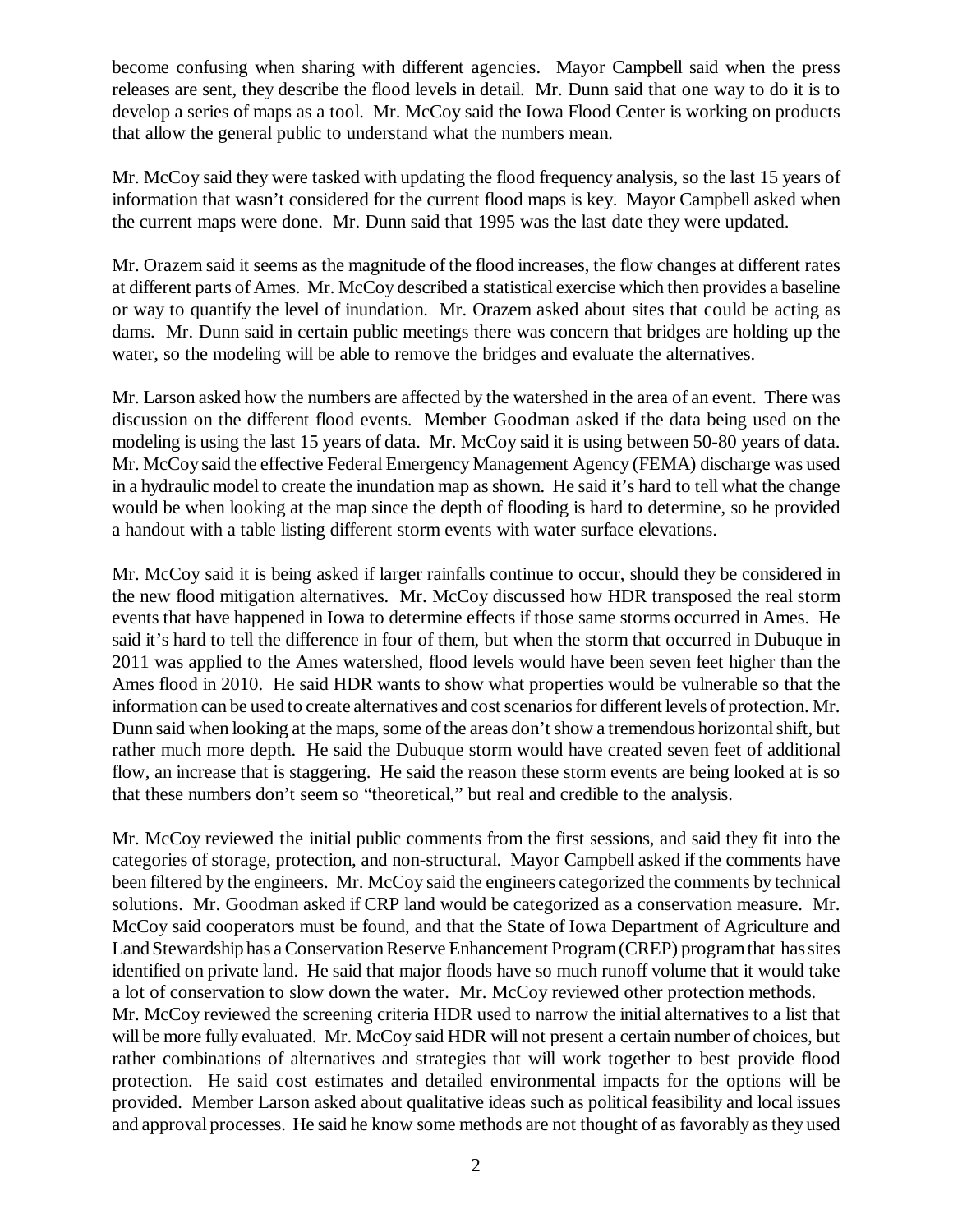to be. Mr. McCoy said yes, processes will be discussed and details can be quantified to provide levels of protection. Mr. Larson said the Council will need guidance on what is reasonable. Mr. Engel said HDR can qualify impacts as well as possible paths that could be pursued. He also said public input would be shared along with the public's level of excitement on the different alternatives. Mayor Campbell asked about the impacts on surrounding communities. Mr. Engel said impacts such as property tax revenue and emergency response times can be qualitatively identified. Mr. Larson said that is the type of information he wants to see.

Council Member Szopinski asked how the alternatives are viewed by FEMA. Mr. Engel said funding options can be identified for the alternatives. Council Member Davis asked how specific HDR will be when providing the combinations of alternatives. Mr. Engel said feedback is needed on this, but discussions so far have been that one strategy might be heavier on storage, the next might include more conveyance improvements, and another could include more diversion. Mr. Engel also said floodplain ordinances and conservation measures that provide incremental benefits could be brought forward with the benefits they could provide and the costs associated with them. Mr. Orazem asked if the goal is to lower the peak flood, and how that will be organized. Mr. McCoy said that's exactly what they have talked about for the storage alternatives. Mr. Dunn said there isn't one thing that will solve this problem, but there are multiple different ways to show different combinations that could work to mitigate flooding.

Mr. Goodman said if there are a few complex solutions, it would be nice to have a story on how those strategies have been successful or not successful. He also said he is concerned about people's feelings before being informed. He said he believes the reactions would shift if citizens were more informed. Mr. Goodman asked about the option of flood proofing . Mr. McCoy said flood proofing is something that could not be used as a stand alone strategy because it is site specific and is pretty limited, so it was not carried forward as something that will be looked at. Mr. Goodman said it seemed an interesting option as far as cost. He suggested that a buy out option for certain homes would possibly be more affordable than building a reservoir. Mr. McCoy said property buy outs occurred after the 1993 flood, which resulted in minimal success, and were not embraced by the community. Mr. Dunn said if they go down the route of exploring levies, there may not be a good way to do it unless there is a buy out of a few properties in targeted areas. He also said that buy out is a major strategy by itself as well, but not an option that will work well as its own strategy.

Mr. Schainker said that the Council is concerned that some of these alternatives may be very costly. He asked if HDR does a cost benefit analysis. Mr. McCoy said yes, that is the next step and will be done over the next few months. Mr. Engel said equally valid is the acceptable levels of protection and the incremental cost associated with protecting at higher levels. Mr. Dunn said HDR and staff will come back next time with price tags and options so the Council will have all of the information. Council Member Goodman said the1997 study presented several options and none were taken. He said that in the case every option is too expensive, he would like to know how much it will cost to protect properties. Mr. Engel said value information for the floodplain parcels can be included.

There was discussion on buy outs that happened after the 1996 flood study. Mr. Kindred said after the 1996 study, the only option that met the FEMA cost ratio was protecting individual properties, but no one took advantage of it. Mr. Kindred said HDR has pushed back this option given the history of this in Ames where no one seemed interested in it. Mr. Goodman said his concern is that City dollars will be used, and in this case even though the funds would be given to specific properties, it would still be saving taxpayers.